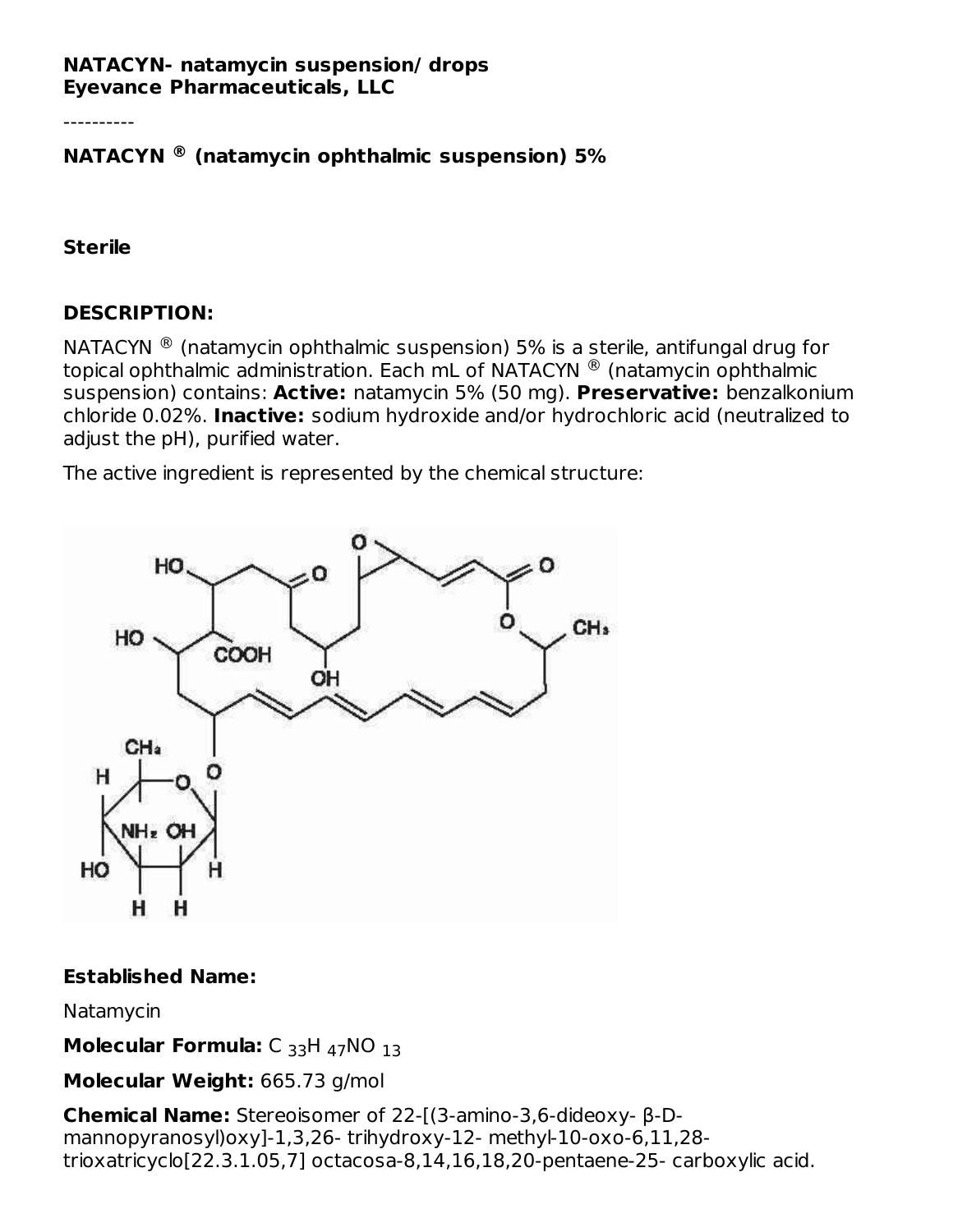**Other:** Pimaricin The pH range is 5.0-7.5.

# **CLINICAL PHARMACOLOGY:**

Natamycin is a tetraene polyene antibiotic derived from Streptomyces natalensis. It possesses in vitro activity against a variety of yeast and filamentous fungi, including Candida, Aspergillus, Cephalosporium, Fusarium and Penicillium. The mechanism of action appears to be through binding of the molecule to the sterol moiety of the fungal cell membrane. The polyenesterol complex alters the permeability of the membrane to produce depletion of essential cellular constituents. Although the activity against fungi is dose-related, natamycin is predominantly fungicidal. Natamycin is not effective in vitro against gram-positive or gram-negative bacteria. Topical administration appears to produce effective concentrations of natamycin within the corneal stroma but not in intraocular fluid. Systemic absorption should not be expected following topical administration of NATACYN  $^{\circledR}$  (natamycin ophthalmic suspension) 5%. As with other polyene antibiotics, absorption from the gastrointestinal tract is very poor. Studies in rabbits receiving topical natamycin revealed no measurable compound in the aqueous humor or sera, but the sensitivity of the measurement was no greater than 2 mg/mL.

## **INDICATIONS AND USAGE:**

NATACYN  $^{\circledR}$  (natamycin ophthalmic suspension) 5% is indicated for the treatment of fungal blepharitis, conjunctivitis, and keratitis caused by susceptible organisms including Fusarium solani keratitis. As in other forms of suppurative keratitis, initial and sustained therapy of fungal keratitis should be determined by the clinical diagnosis, laboratory diagnosis by smear and culture of corneal scrapings and drug response. Whenever possible the in vitro activity of natamycin against the responsible fungus should be determined. The effectiveness of natamycin as a single agent in fungal endophthalmitis has not been established.

# **CONTRAINDICATIONS:**

NATACYN  $^{\circledR}$  (natamycin ophthalmic suspension) 5% is contraindicated in individuals with a history of hypersensitivity to any of its components.

## **PRECAUTIONS: General.**

FOR TOPICAL OPHTHALMIC USE ONLY — NOT FOR INJECTION. Failure of improvement of keratitis following 7-10 days of administration of the drug suggests that the infection may be caused by a microorganism not susceptible to natamycin.

Continuation of therapy should be based on clinical re-evaluation and additional laboratory studies.

Adherence of the suspension to areas of epithelial ulceration or retention of the suspension in the fornices occurs regularly. Use only if the container is undamaged.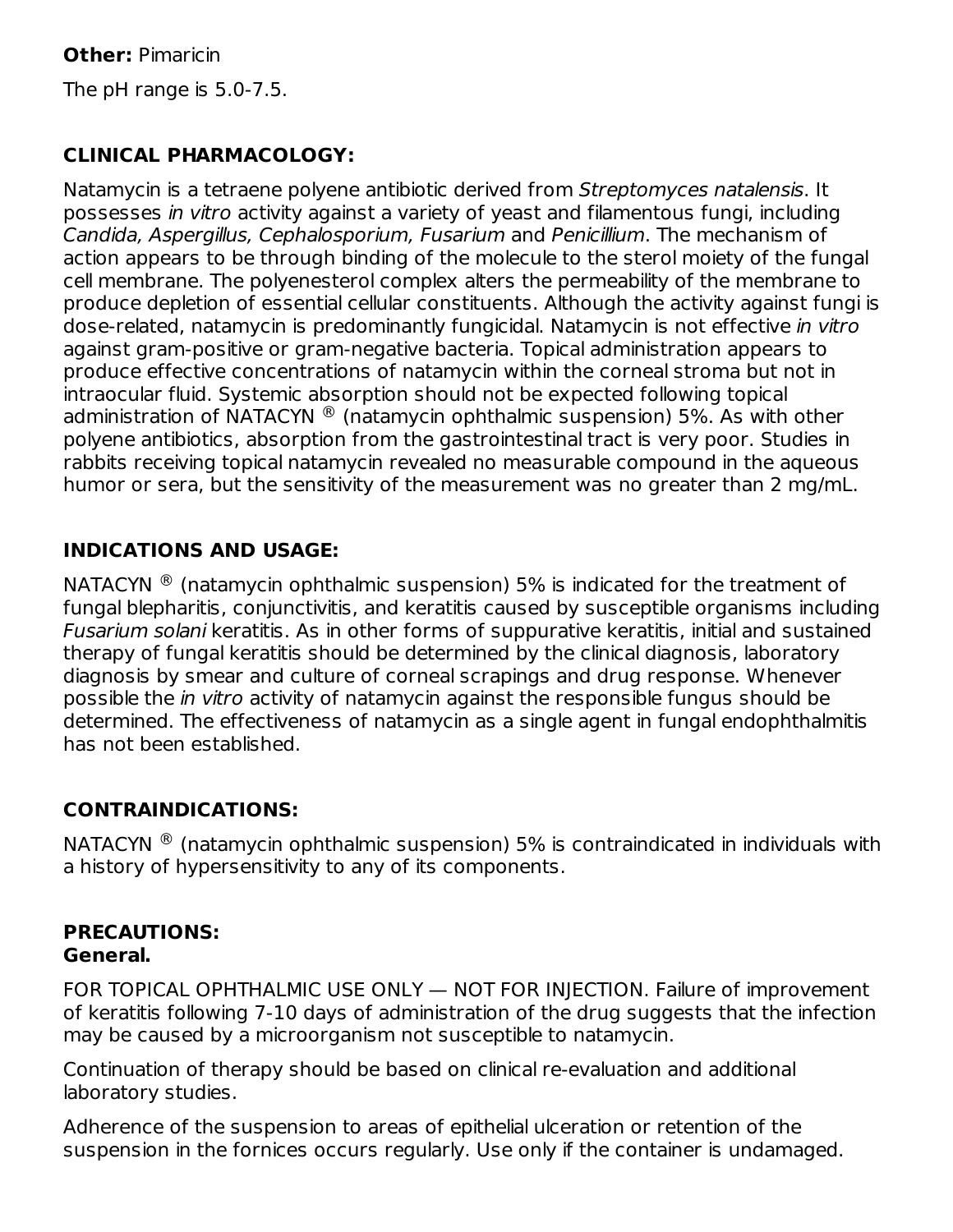## **Information for Patients:**

Do not touch dropper tip to any surface, as this may contaminate the suspension. Patients should be advised not to wear contact lenses if they have signs and symptoms of fungal blepharitis, conjunctivitis, and keratitis.

## **Carcinogenesis, Mutagenesis, Impairment of Fertility:**

There have been no long term studies done using natamycin in animals to evaluate carcinogenesis, mutagenesis, or impairment of fertility.

## **Pregnancy:**

Animal reproduction studies have not been conducted with natamycin. It is also not known whether natamycin can cause fetal harm when administered to a pregnant woman or can affect reproduction capacity. <code>NATACYN</code>  $^{\circledR}$  (natamycin ophthalmic suspension) 5% should be given to a pregnant woman only if clearly needed.

## **Nursing Mothers:**

It is not known whether these drugs are excreted in human milk. Because many drugs are excreted in human milk, caution should be exercised when natamycin is administered to a nursing woman.

## **Pediatric Use:**

Safety and effectiveness in pediatric patients have not been established.

## **Geriatric Use:**

No overall differences in safety or effectiveness have been observed between elderly and younger patients.

## **ADVERSE REACTIONS:**

The following events have been identified during post-marketing use of NATACYN  $^\circledR$ (natamycin ophthalmic suspension) 5% in clinical practice. Because they are reported voluntarily from a population of unknown size, estimates of frequency cannot be made. The events, which have been chosen for inclusion due to their seriousness, frequency of reporting, possible causal connection to NATACYN  $^{\circledR}$  (natamycin ophthalmic suspension) 5%, or a combination of these factors include: allergic reaction, change in vision, chest pain, corneal opacity, dyspnea, eye discomfort, eye edema, eye hyperemia, eye irritation, eye pain, foreign body sensation, parethesia, and tearing.

# **DOSAGE AND ADMINISTRATION:**

SHAKE WELL BEFORE USING. The preferred initial dosage in fungal keratitis is one drop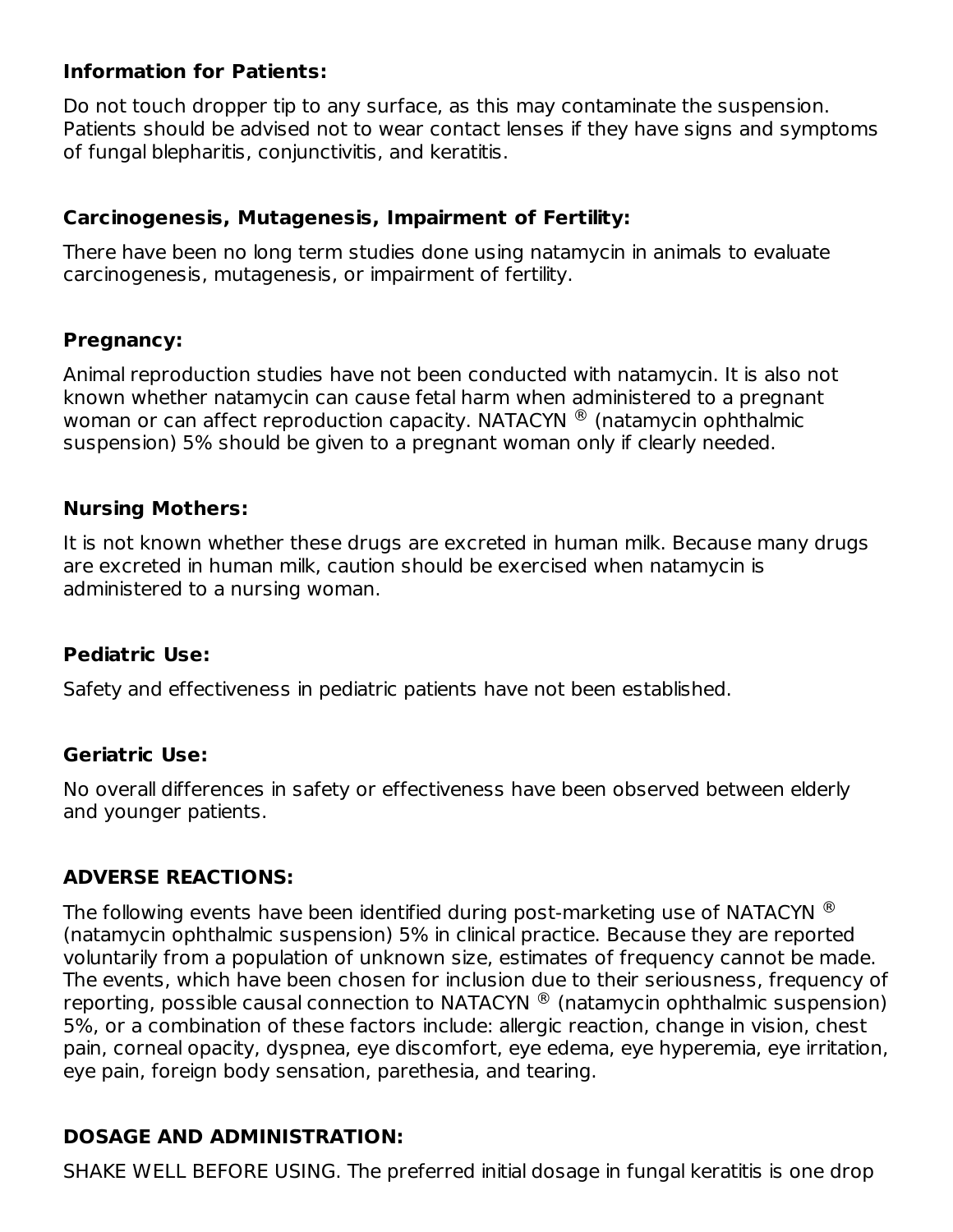of NATACYN  $^\circledR$  (natamycin ophthalmic suspension) 5% instilled in the conjunctival sac at hourly or two-hourly intervals. The frequency of application can usually be reduced to one drop 6 to 8 times daily after the first 3 to 4 days. Therapy should generally be continued for 14 to 21 days or until there is resolution of active fungal keratitis. In many cases, it may be helpful to reduce the dosage gradually at 4 to 7 day intervals to assure that the replicating organism has been eliminated. Less frequent initial dosage (4 to 6 daily applications) may be sufficient in fungal blepharitis and conjunctivitis.

## **HOW SUPPLIED:**

<code>NATACYN</code>  $^{\circledR}$  (natamycin ophthalmic suspension) 5% is a 15 mL fill packaged in a 15 mL amber glass bottle with a black closure. A flint glass dropper with a red plastic closure and a black rubber bulb are packaged separately in a clear plastic blister with Tyvek backing.

#### **15 mL NDC** 77176-005-15

**STORAGE:** Store between 2°C to 24°C (36°F-75°F). Do not freeze. Avoid exposure to light and excessive heat.

## **Rx Only**

Distributed by:

Eyevance Pharmceuticals, LLC

Fort Worth, Texas 76134

Revised: 05/2020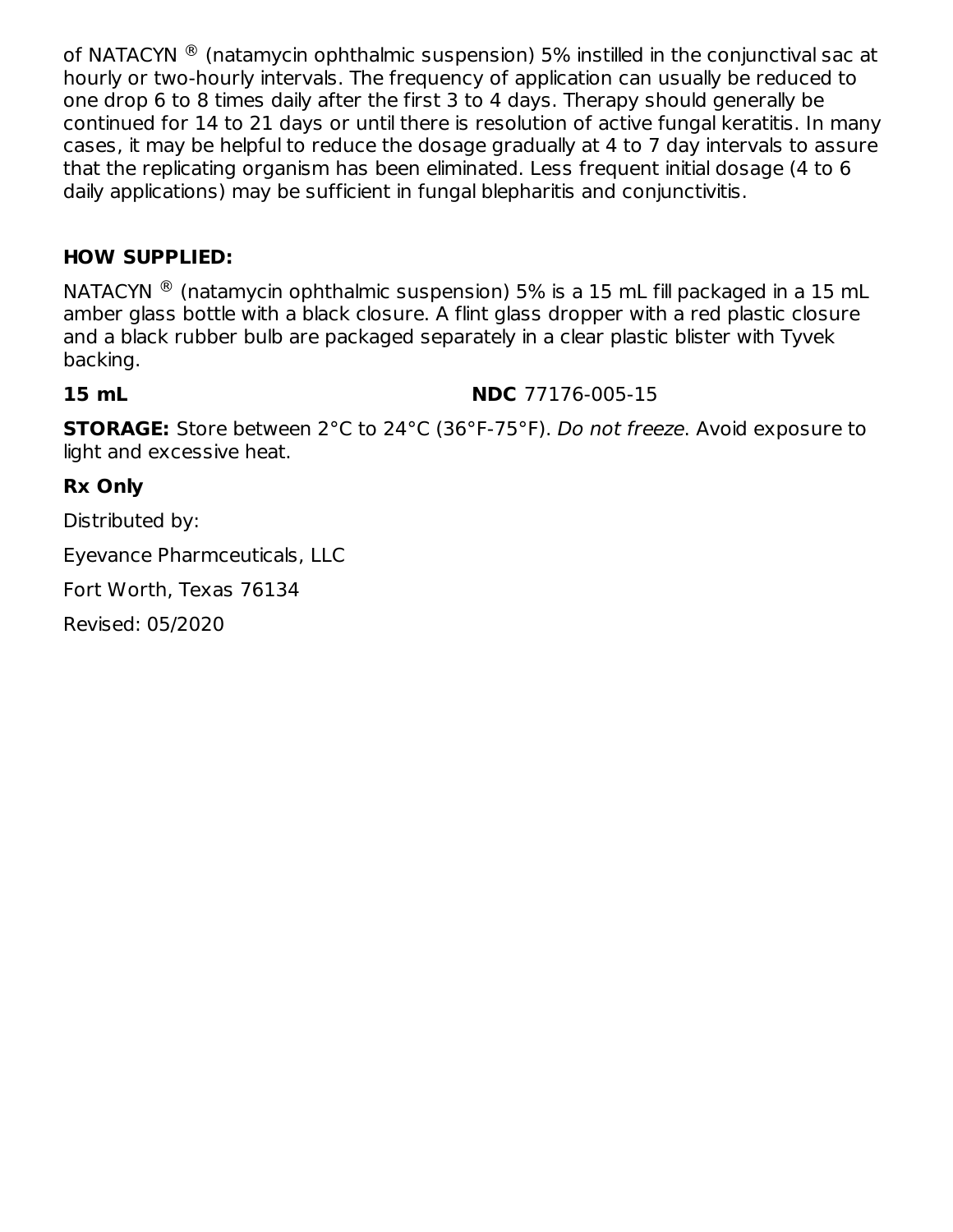

**NATACYN** natamycin suspension/ drops